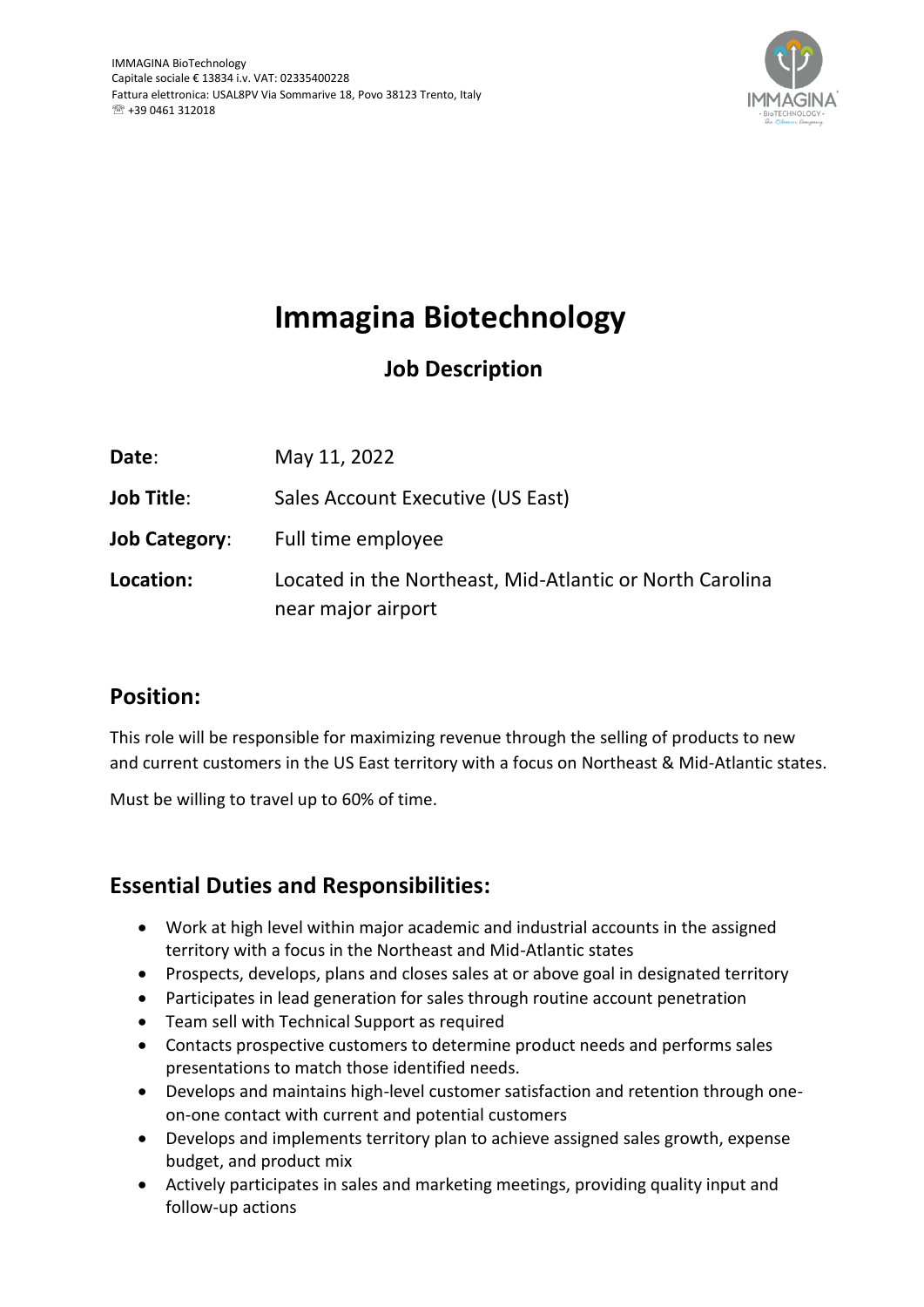

- Maintains CRM by adding new contacts, opportunities, generating quotes, and keeping all customer information current
- Responsible for understanding and adhering to Quality Management System (QMS)

#### **Specific Education, Knowledge, and/or Work Experience Needed:**

- Bachelor's Degree in Life Sciences (or equivalent) required. Advanced degree preferred
- Demonstrated track record selling complex, technical life science products or solutions preferred
- Demonstrated knowledge in molecular biology, genomics or proteomics
- Minimum 3+ years customer facing or related sales experience
- Ability to recognize and offer solutions to customer related issues
- High Initiative and self-driven
- Self-motivated with a strong desire to succeed
- Excellent presentation, communication and interpersonal skills
- Team-orientated and highly flexible
- Knowledge of Next Generation Sequencing technologies and applications desirable
- Proven knowledge and relationship into relevant academic research facilities & industrial accounts in the assigned territory

#### **What to expect:**

- Attractive salary and benefits package
- Working in a fast growing and innovative biotech company
- Selling cutting-edge technologies into high-profile academic centers and leading biotech
- Being part of an inspiring atmosphere with a young and dynamic team of scientists